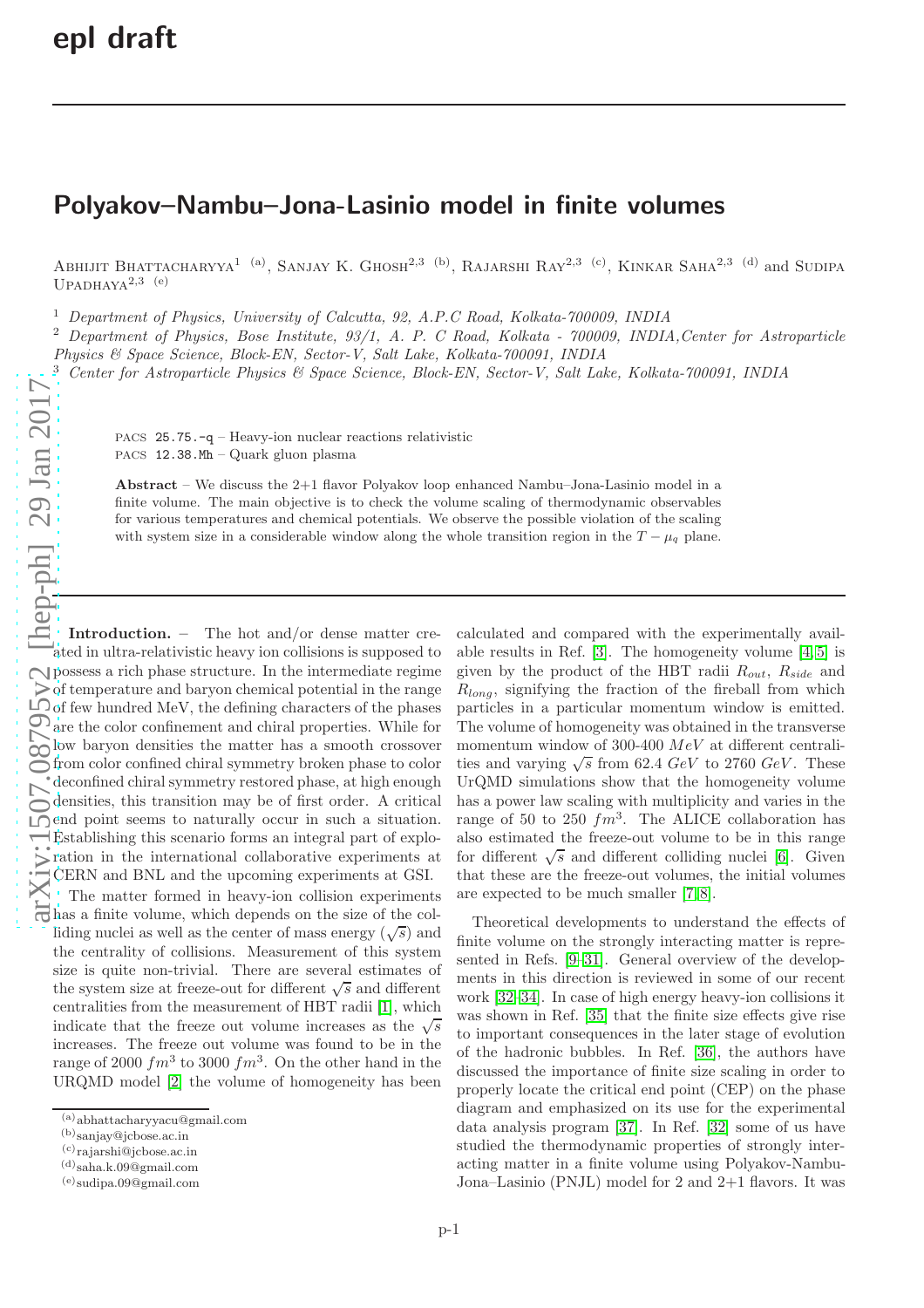found that the cross-over temperature at zero baryon density decreases with decrease in volume. Furthermore the critical end point at finite temperature T and chemical potential  $\mu$  goes towards higher  $\mu$  and lower T domain as system size is reduced. For a system confined to a lateral size  $R = 2 fm$ , it was found that the CEP vanishes and the whole phase boundary becomes a cross-over line. We also discussed the possibility of chiral symmetry restoration in a color confined state for a system with finite size.

Fluctuations of conserved charges are sensitive indicators of the transition from hadronic matter to partonic state. Also the existence of the CEP may be signalled by the diverging behavior of fluctuations. From the chiral susceptibilities in the 2-flavor quark-meson model using a renormalisation group approach [\[38\]](#page-6-6) the CEP was found to have lower temperature and higher chemical potentials with decreasing volume, similar to our results in the PNJL model [\[32\]](#page-6-1). Similar agreement was reported from baryon number susceptibility ratios via Dyson-Schwinger approach using 2-flavor system [\[31\]](#page-6-0). On the lattice, for a pure gluon theory, the Polyakov loop susceptibility has been calculated for a finite volume [\[39\]](#page-6-7) showing that the transition temperature may increase with decreasing system size. In a lattice version of the 2-flavor PNJL model [\[40\]](#page-6-8) the diagonal quark number susceptibility was found to decrease with increasing volume. Our recent studies in the mean-field approximation of 2-flavor PNJL model [\[33\]](#page-6-9) as well as in hadron resonance gas model [\[34\]](#page-6-2), give similar results. Additionally we found that the volume scaling of susceptibility ratios is violated near the cross-over region in the PNJL model and near the freezeout surface in the hadronic model. It is therefore important to explore the situation in the 2+1 flavor PNJL model, which is reported in the present work.

We first give a brief description of the PNJL model followed by the results for the fluctuations and correlations.

Model. – The NJL model [\[41–](#page-6-10)[46\]](#page-6-11) gives a satisfactory description of strongly interacting matter at zero temperature and chemical potentials. However this is a model with global color conservation and therefore no confinement of color charges appear at non-zero temperatures and densities. A suitable modification is done by introducing a background field that mimics the behavior of the Polyakov loop to bring in the effects of confinement [\[47](#page-6-12)[–55\]](#page-6-13). Considerable progress has been made to have an understanding of strongly interacting matter using the PNJL model (see e.g.  $[32, 33, 56-73]$  $[32, 33, 56-73]$  $[32, 33, 56-73]$  $[32, 33, 56-73]$ . Here we have considered  $2+1$  flavor PNJL model including upto six-quark interactions [\[32,](#page-6-1)[74\]](#page-6-16). To include the effect of finite volumes, a non-zero lower momentum cutoff  $p_{min} = \pi/R = \lambda$  is introduced. Here R is the lateral size of a cubic volume  $V = R<sup>3</sup>$ . This is a simple approach as compared to more sophisticated approaches needed to compute the proper density of states as discussed for various systems in Ref. [\[9](#page-5-8)[–15\]](#page-5-9). In principle there should be an infinite sum over discrete momentum values. However for simplification, we consider integra-

tion over continuous values of momentum. Alternatively, surface and curvature effects should have been included in the continuous momentum variables which are beyond the scope of the present work. The essential physical effects are expected to remain similar. Most likely we are going to make an underestimation of finite size effects in the quantities we evaluate. We have also not considered any modification of the model parameters with the expectation that much of those effects would show up in the mean values of the quantum fields. This is exactly in the line of neglecting the temperature and chemical potential dependence of model parameters in most of the related literature. Within this approximation, the thermodynamic potential is now given by [\[32,](#page-6-1) [74\]](#page-6-16),

$$
\Omega = \mathcal{U}'(\Phi, \bar{\Phi}, T) + 2g_S \sum_{f=u,d,s} \sigma_f^2 - \frac{g_D}{2} \sigma_u \sigma_d \sigma_s \n+ \sum_{f=u,d,s} \left[ 6 \int_{\lambda}^{\Lambda} \frac{d^3 p}{(2\pi)^2} E_p^f - 2T \int_{\lambda}^{\infty} \frac{d^3 p}{(2\pi)^3} \n\left\{ \ln \left[ 1 + 3 \left( \Phi + \bar{\Phi} e^{\frac{-(E_p^f - \mu_f)}{T}} \right) e^{\frac{-(E_p^f - \mu_f)}{T}} + e^{\frac{-3(E_p^f - \mu_f)}{T}} \right] \right\} \n\ln \left[ 1 + 3 \left( \Phi + \bar{\Phi} e^{\frac{-(E_p^f + \mu_f)}{T}} \right) e^{\frac{-(E_p^f + \mu_f)}{T}} + e^{\frac{-3(E_p^f + \mu_f)}{T}} \right] \right\} (1)
$$

Here  $\Phi$  and  $\bar{\Phi}$  are the Polyakov loop field and its conjugate respectively. The condensate fields of different flavors  $(f =$  $u, d, s$  are given by  $\sigma_f = \langle \bar{\psi_f} \psi_f \rangle = -\frac{3M_f}{\pi^2} \int_{\lambda}^{\Lambda}$  $p^2$  $\frac{p}{E_p^f}dp$ , where  $E_p^f = \sqrt{p^2 + M_f^2}$  is the corresponding quasiparticle energy with quasiparticle mass  $M_f = m_f - g_S \sigma_f + g_D \sigma_q \sigma_h$ . The NJL parameters are the 4-quark coupling  $q<sub>S</sub>$ , the 6-quark coupling  $q_D$  and the ultraviolet cut-off  $\Lambda$ . The Polyakov loop potential is given by,

$$
\frac{\mathcal{U}'(\Phi, \bar{\Phi}, T)}{T^4} = -\frac{b_2(T)}{2} \bar{\Phi}\Phi - \frac{b_3}{6} (\Phi^3 + \bar{\Phi}^3) + \frac{b_4}{4} (\bar{\Phi}\Phi)^2 -\kappa \ln[1 - 6\Phi\bar{\Phi} + 4(\Phi^3 + \bar{\Phi}^3) - 3(\Phi\bar{\Phi})^2]
$$
 (2)

where,  $b_2(T) = a_0 + a_1 \left(\frac{T_0}{T}\right) + a_2 \left(\frac{T_0}{T}\right)^2 + a_3 \left(\frac{T_0}{T}\right)^3$ . Here  $a_0$ ,  $a_1, a_2, T_0, b_3$  and  $b_4$  are constants which may be obtained by fitting the temperature dependence of the Polyakov loop and pressure in pure gauge theory in the lattice framework [\[49\]](#page-6-17). The thermodynamic potential  $\Omega$  is first extremized with respect to the  $\sigma$  and  $\Phi$  fields to estimate the mean field values at desired temperature and chemical potential. The values of the mean fields are plugged back into  $\Omega(T,\mu)$  to obtain the mean thermodynamic potential.

The model parameters used here are [\[32\]](#page-6-1),  $a_0 = 6.75$ ,  $a_1 = -1.95, a_2 = 2.625, a_3 = -7.44, b_3 = 0.75, b_4 = 7.5,$  $T_0 = 190 \text{ MeV}, \ \kappa = 0.13, \ m_u = m_d = 5.5 \text{ MeV}, \ m_s =$ 134.76 MeV,  $\Lambda = 631 \text{ MeV}$ ,  $g_s \Lambda^2 = 3.67 \text{ and } g_D \Lambda^5 = 9.33$ . The cross-over temperatures for the different system sizes studied here is given in table [1.](#page-2-0)

Results. – The globally conserved charges in the  $2+1$  flavor matter are the quark number q, the electric charge  $Q$  and the strangeness  $S$ . The fluctuations of these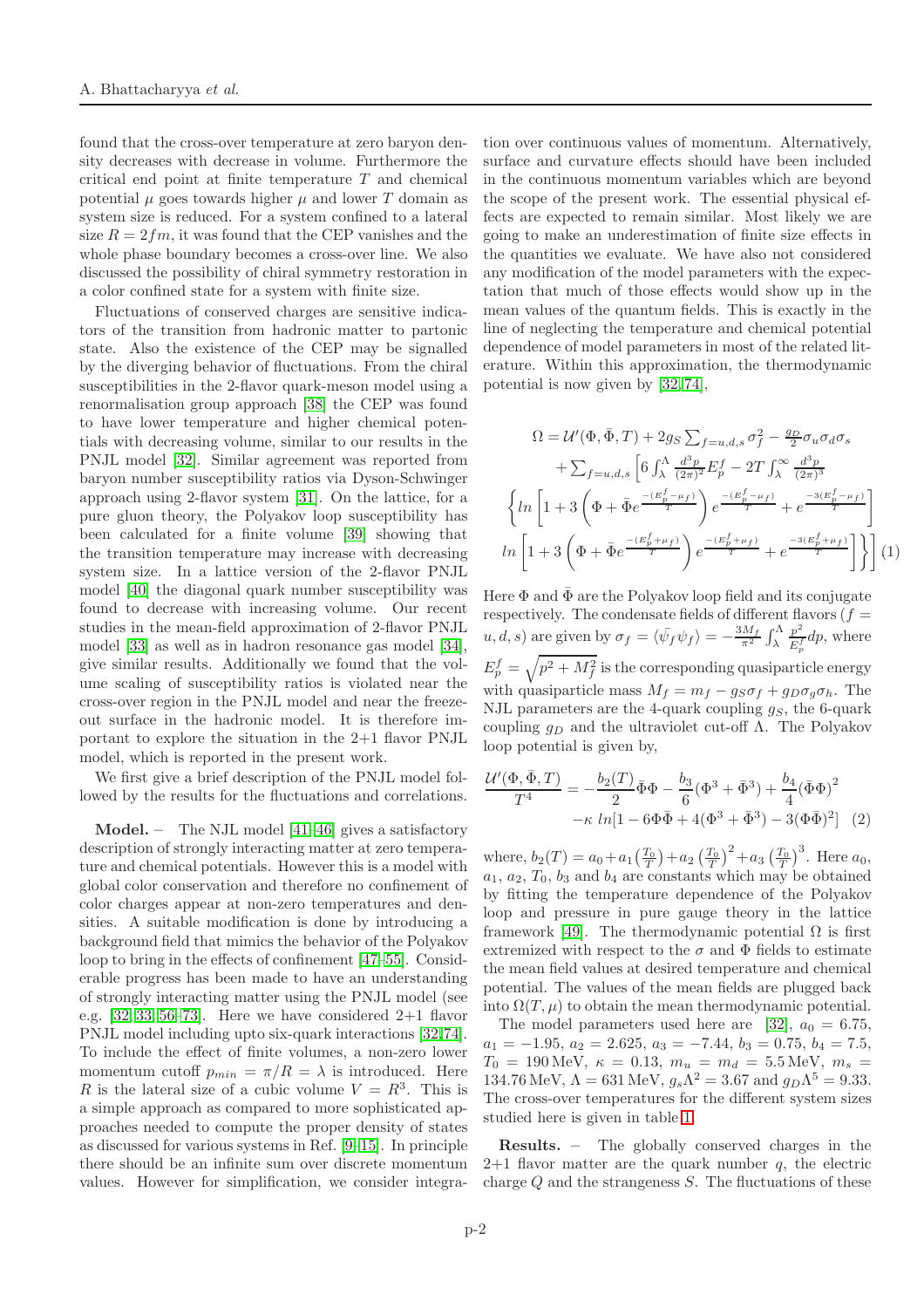

<span id="page-2-1"></span>Fig. 1: (color online) Variation of second and fourth order susceptibilities as a function of  $T/T_c$  for quark (left column), electric charge (middle column) and strangeness (right column). The volume dependence of  $c_2^q$  has been plotted in the inset.

| $\cdots$ | $\mathsf{L}'$ |  |
|----------|---------------|--|

<span id="page-2-0"></span>Table 1: Cross-over temperatures corresponding to various system sizes as extracted in 2+1-flavored PNJL model at vanishing chemical potential.

charges are related to the respective susceptibilities via the fluctuation-dissipation theorem, and are obtained as the moments of different orders from the corresponding chemical potential dependence of the free energy. Close to zero chemical potential these are given by,

$$
c_n^X(T) = \frac{1}{n!} \frac{\partial^n (-\Omega(T, \mu_X)/T^4)}{\partial(\frac{\mu_X}{T})^n} |_{\mu_X=0}
$$
 (3)

where,  $X$  stands for either of  $q$ ,  $Q$  or  $S$ . These susceptibilities have been computed in first principle QCD calculations on the lattice [\[75–](#page-6-18)[82\]](#page-6-19) as well as in calculations with hard thermal loops [\[83–](#page-6-20)[91\]](#page-6-21) for large system sizes. Suitable estimates of these fluctuations are also given by various QCD inspired models (see e.g. [\[51–](#page-6-22)[53,](#page-6-23) [61,](#page-6-24) [69,](#page-6-25) [92–](#page-6-26)[99\]](#page-6-27)). In the context of finite volumes a study of fluctuations was done by some of us in Ref. [\[33\]](#page-6-9). Here we present the corresponding results in a 2+1 flavor PNJL model.

To evaluate the fluctuations in the PNJL model, we first compute the thermodynamic potential  $\Omega$  at any particular temperature and with chemical potentials in a range of -300 MeV $\leq \mu_X \leq 300$  MeV with an interval of 0.1MeV. The scaled thermodynamic potential  $\frac{\Omega}{T^4}$ , is then expanded in a Taylor series around  $\mu_X/T=0$ . The fluctuations of various orders may be extracted directly from the coefficients of the series expansion. We have in fact fitted the

scaled thermodynamic potential with a truncated Taylor series using the GNUPLOT software [\[51\]](#page-6-22). To obtain the best fit parameters up to the  $4^{th}$  order, we have checked the least squares by varying the order of polynomials from 6 to 10 as well as varying the range of  $\mu_X/T$  around zero. The final least squares for the lowest system size were less than  $10^{-9}$  and much smaller ( $\sim 10^{-11}$ ) for R=3fm, 4fm and  $\infty$ . The whole procedure was repeated for the different temperatures in the range of  $0.5 < \frac{T}{T_c} < 2.5$ .

In fig. [1](#page-2-1) we present the  $2^{nd}$  and  $4^{th}$  order susceptibilities for all the conserved charges as a function of  $\frac{T}{T_c}$ . From the inset we observe the saturation of  $c_2^q$  with increasing system size around  $T_c$ . As in the case of 2 flavor system [\[33\]](#page-6-9), the qualitative behavior of the susceptibilities for small system size is similar to that for infinite volumes, though quantitatively there are significant finite size effects. These effects are clearly visible for the  $2^{nd}$ order susceptibilities in the range of  $0.8T_c < T < 2T_c$ , and for the  $4^{th}$  order susceptibilities in the range of  $0.8T_c < T < 1.2Tc$ . Therefore if the experimentally produced fireballs thermalize and cool down to a temperature close to  $T_c$ , one should consider freeze-out volume as a fitting parameter along with the temperature and various chemical potentials to fit the freeze-out multiplicity ratios (see e.g. [\[100\]](#page-6-28) and references therein). Within the ambit of the present model, we find that the finite volume effects would be important if the system freezes out with a size less than  $R \sim 5 fm$ .

To find the relevant length scales in the different temperature regimes we have also checked the scaling of the susceptibilities with the corresponding mass scales in the model. For  $T < T_c$  the relevant length scale is the temper-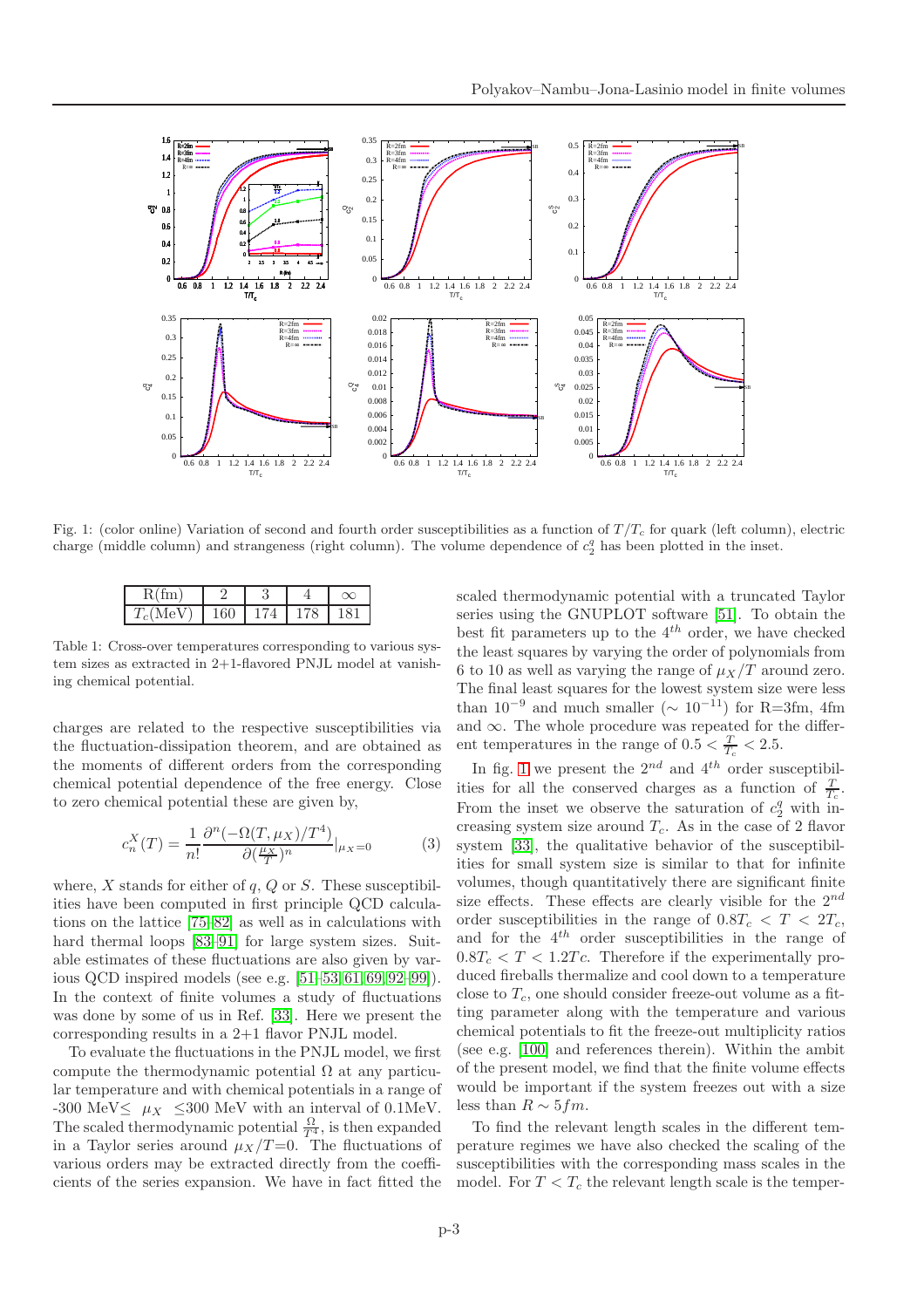

 0  $0.05$  0.1  $0.1$  $\overline{0}$ .  $0.2$  $0.3$  $0.35$  100 150 200 250 300 350 400 CqQ11/c q 2T(MeV) R=2fm<br>R=3fm<br>R=4fm<br>R=∞ 0  $\overline{0}$ .  $0.2$  0.3  $\alpha$ .  $0.5$  $0.6$  100 150 200 250 300 350 400 T(MeV) o<br>Creș R=2fm<br>R=3fm<br>R=4fm<br>R=∞ 0  $\overline{0}$ . 0.2 0.3 0.4 0.5  $0.6$  $\overline{0}$ . 100 150 200 250 300 350 400 T(MeV) -CqS11/c q 2SB R=2fm R=3fm R=4fm R=∞

<span id="page-3-0"></span>Fig. 2: (color online) Scaling of susceptibilities with  $m_{\pi}$  below  $T_c$  and with  $M_q$  above  $T_c$  as a function of  $T/T_c$ .

ature dependent pion mass  $(m_{\pi}R)$  and for  $T > T_c$  the corresponding scale is the temperature dependent constituent quark mass  $(M_qR,$  where  $M_q$  is the average constituent mass for the three flavors). For demonstration we have shown these scaling behavior in fig. [2.](#page-3-0) The relevant masses were reported by some of us in [\[32\]](#page-6-1). We find that for very low temperatures as well as very high temperatures the mass scaling is satisfied. But in a significant temperature range close to  $T_c$  the scaling is violated.



<span id="page-3-1"></span>Fig. 3: (color online) Ratio of fourth order to second order susceptibilities for quark, electric charge and strangeness chemical potentials as a function of  $T/T_c$ .

<span id="page-3-2"></span>Fig. 4: (color online) Ratios of various correlations with fluctuations as a function of temperature.

It should be noted here that for comparing theoretical computations like in the thermal model [\[100\]](#page-6-28), lattice QCD [\[101\]](#page-6-29), etc. with experimental data, one usually considers ratios of thermodynamic observables. This helps in situations where the volume is not directly measured and the free energy is assumed to be simply proportional to the volume of the system and therefore scales out in the ratios. In fact it has been argued [\[101\]](#page-6-29) that in such a situation the susceptibility ratios are expected to be not only spectrum independent but dependent only on the ratio of  $\mu_q/T$ . Therefore Lattice QCD results corroborates hadron resonance gas results very well for temperatures below  $T_c$ . With this expectation, attempts to match experimentally obtained fluctuation ratios with theoretical predictions are also undertaken [\[102\]](#page-6-30). On the other hand some of us have reported that a finite size system of hadron gas may show some departure from volume scaling essentially in the electric charge sector [\[34\]](#page-6-2). Therefore it is important to check the extent of volume scaling in the PNJL model. In this regard what we find is that the susceptibilities themselves being derivatives of the free energy density are still volume dependent. Therefore the free energy is not necessarily proportional to the volume of the system. So a correlated measurement of the particle multiplicities and the various susceptibilities may provide suitable estimates of the finite sizes of the produced strongly interacting matter with  $R < 5fm$ . Recently, with the assumption of volume scaling, an estimate of system size has been extracted from the fluctuation and correlations measured by the ALICE collaboration at  $\sqrt{s} = 2.76$  TeV confronting with the corresponding computations in Lattice QCD [\[103\]](#page-6-31).

On the other hand if the multiplicity ratios and ratios of fluctuations are to be employed to make contact between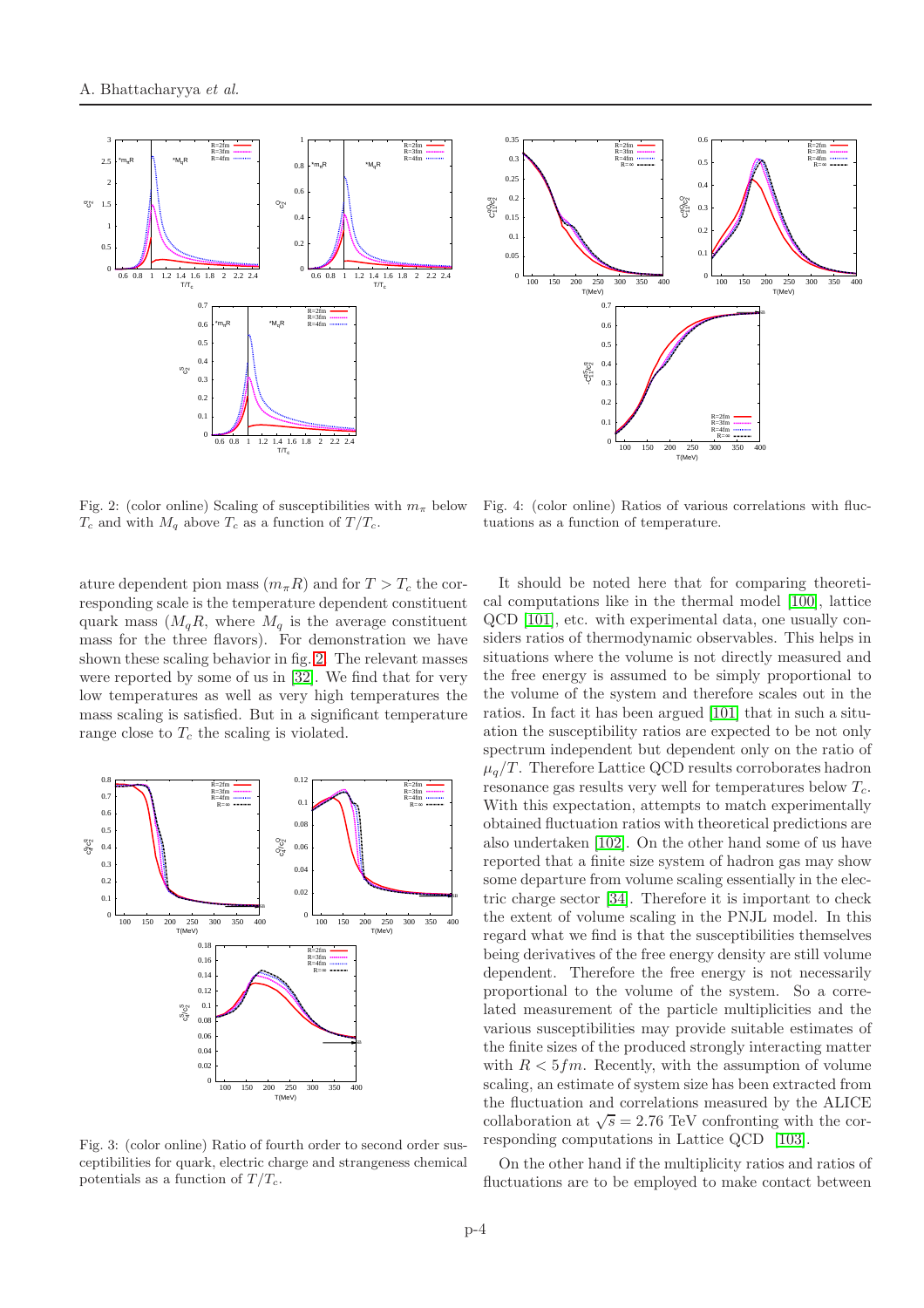

<span id="page-4-0"></span>Fig. 5: (color online) Ratios of net quark number density to the quark number fluctuations as functions of quark chemical potential at different temperatures.

theory and experiment then it is important to find out if the volume scaling violation occurs for such ratios. Otherwise no unique value of the system volume may be found. In fig. [\(3\)](#page-3-1) we have plotted the ratios of fourth to second order fluctuations for different conserved charges as a function of temperature. It may be observed that the scaling of the ratios with the system volume holds good away from the crossover region. For all the conserved charges there is a significant violation of the volume scaling in a finite window of temperature. For the quark and electric charge sector the magnitude of violation is high compared to the strangeness sector, which however shows the scaling violation for the largest temperature range.

Let us now carry out a study on ratios of leading order correlations to fluctuations among different conserved charges. The correlations are obtained as,

$$
C_{i,j}^{X,Y} = \frac{1}{i!j!} \frac{\partial^{i+j} (-\Omega/T^4)}{(\partial(\frac{\mu_X}{T})^i)(\partial(\frac{\mu_Y}{T})^j)}
$$
(4)

where, X and Y stands for q, Q and S with  $X \neq Y$ . We compute the correlation coefficients using numerical differentiation. We obtain the thermodynamic potential  $\Omega$  at any given temperature within the range -50MeV $\leq$  $\mu_X, \mu_Y \leq 50$ MeV in an interval of 0.1 MeV. For obtaining the derivative  $\frac{\partial^2(-\Omega/T^4)}{\partial(\mu_Y/T)\partial(\mu_Y)}$  $\frac{\partial (-\Omega/T)}{\partial (\mu_X/T) \partial (\mu_Y/T)}$ , we compute it for various values of  $\Delta(\mu_X/T) = \Delta(\mu_Y/T)$  and consider the value when the derivative reaches a saturation. We repeat the whole procedure for the entire temperature range so as to obtain first order correlations of conserved charges as functions of temperature around zero chemical potentials.

In fig. [4](#page-3-2) we have plotted the ratios of correlations to fluctuations for different conserved charges. The volume scaling violation in this case is quite small for all the sectors except for the smallest system size. We note that here the correlations and fluctuations are derivatives of same order of the free energy.

The fluctuations of the conserved charges can also be extracted for non-zero chemical potentials. Here we have considered net quark density  $c_1^q$  and quark number fluctuations  $c_2^q$  for simplicity. These quantities are also the simplest to analyze from the experimental data at least in terms of net proton number and its fluctuations [\[102\]](#page-6-30). We compute the thermodynamic potential as a function of  $\mu_q$  in a range of  $0 < \mu_q < 400$ MeV with an interval of 0.1MeV for a set of temperatures. Then using the method of numerical derivative we obtain the observables.

The quark number density itself was found to have a volume dependence. The ratio  $c_1^q/c_2^q$  is displayed in fig. [5](#page-4-0) for a few representative values of temperature. Since the quark number is very small for low values of  $\mu_q$  we present our results in the range  $100MeV < \mu_q < 400MeV$ . For high temperatures the ratio is monotonically increasing. On the other hand for  $T < 200$  MeV we observe a dip in a certain window of  $\mu_q$ . Incidentally these windows of  $\mu_q$ correspond to those close to the phase boundary [\[32\]](#page-6-1). The dips occur due to the shooting up of the quark number fluctuations in these regions. For  $T < 100$  MeV there is even a discontinuity indicating the existence of the first order line in the phase diagram for the corresponding system size. We observe that for high temperatures the volume scaling is maintained even for large chemical potentials. However as we go down below  $T \sim 200$  MeV the volume scaling is violated in the transition region of the corresponding temperature. Thus we may infer that the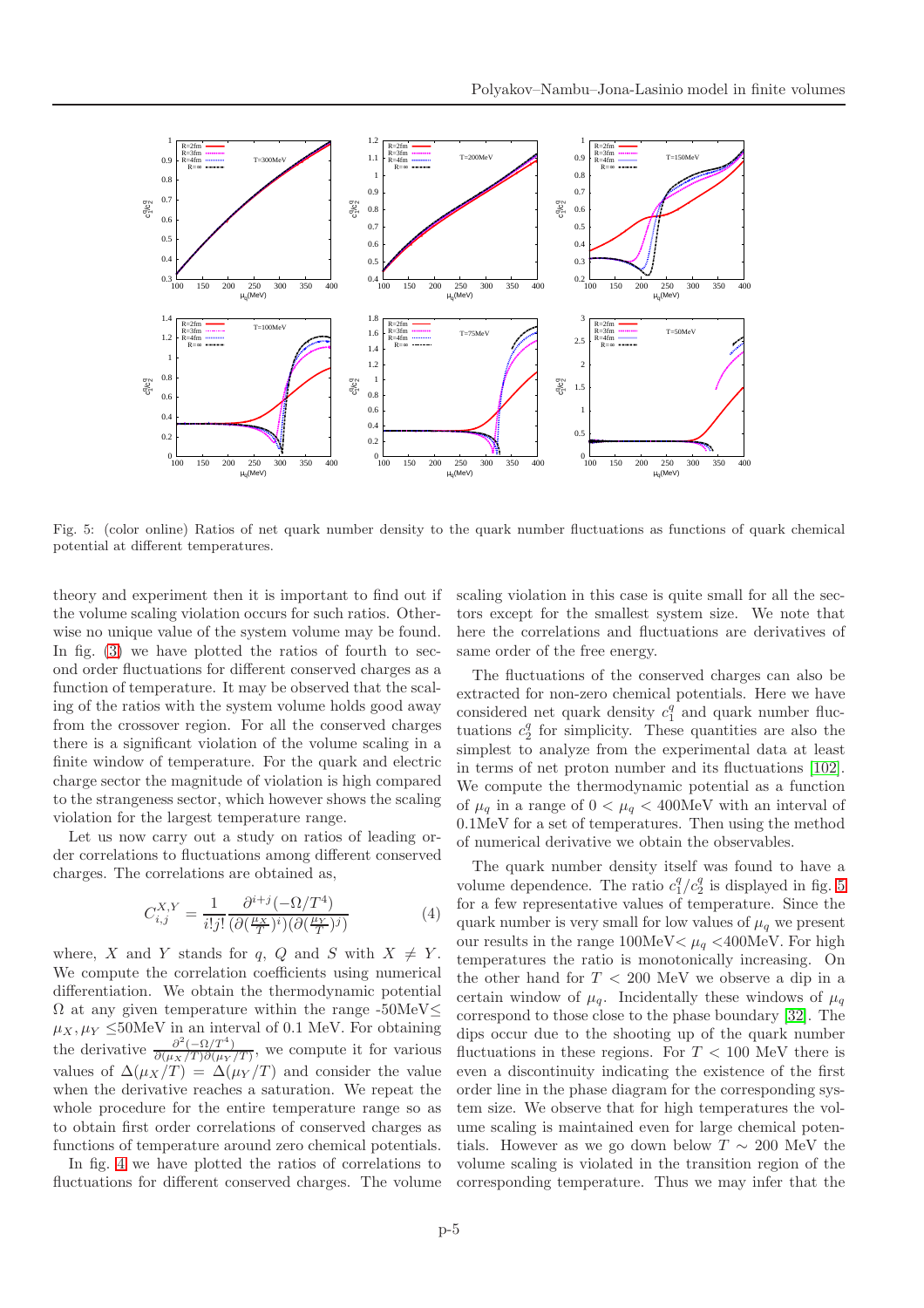violation of volume scaling if any, always occur close to the transition region, where large correlation lengths come into play and lead to the separate finite size behavior of the derivatives of the free energy.

Conclusion. – To conclude, we have studied the volume dependence of the free energy density of 2+1 flavor strongly interacting matter in terms of various second and fourth order fluctuations of the conserved charges, as well as the quark number density at finite temperature and chemical potentials. We observed volume scaling violations at two levels. Firstly the free energy density is itself volume dependent for  $R < 5 fm$  within a certain range of T and  $\mu_a$ , as given by the behavior of the susceptibilities. Secondly the ratio of these derivatives themselves show violation of volume scaling in a small window of T and  $\mu_q$ all along the transition region in the  $T - \mu_q$  phase diagram. The addition of one more flavor in our treatment did not change any qualitative features of the quark number fluctuations compared to the the 2 flavor system [\[33\]](#page-6-9), though the quantitative results are significantly different. The 2nd order strangeness susceptibility has a substantial contribution to the quark number fluctuation. On the other hand the 4th order strangeness susceptibility has a sub-dominant contibution to the corresponding quark number susceptibility. As a result the volume scaling violation in the ratio of 4th order to 2nd order quark number fluctuations is somewhat smaller in 2+1 flavor system compared to the 2 flavor system. However a cleaner signal of volume scaling violation is now observed in the ratios of strangeness susceptibilities themselves, which is sustained in a much wider range of temperatures. We have also been able to extract various charge correlations. The ratios of these correlations with the 2nd order fluctuations violate volume scaling only for very small system sizes. We have further extended our studies to non-zero chemical potentials. An interesting feature observed is that the first order phase transition nature is itself manifestly dependent on the system size, as can be seen from the quark number to quark susceptibility ratios. For very small systems the first order phase boundary is completely washed out. Further investigation in these directions are required with the computation of higher order moments that we wish to carry out in future.

∗ ∗ ∗

Authors thank Council for Scientific and Industrial Research (CSIR), Department of Science and Technology (DST), University Grants Commission (UGC) and Alexander von Humboldt (AvH) Foundation for support.

## REFERENCES

- <span id="page-5-1"></span><span id="page-5-0"></span>[1] ADAMOVA D. et al., Phys. Rev. Lett. **90**, 022301 (2003).
- [2] BASS S. *et al.*, Prog. Part. Nucl. Phys. 41, 225 (1998); BLEICHER M. et al., J. Phys. G 25, 1859 (1999); PE-TERSEN H. et al., Phys. Rev. C 78, 044901 (2008).
- <span id="page-5-3"></span><span id="page-5-2"></span>[3] GRAEF G., BLEICHER M. and LI Q., Phys. Rev. C 85, 044901 (2012).
- [4] SINYUKOV Y. M., Nucl. Phys. A 566 589c (1994); AKKELIN S. V. and SINYUKOV Y. M., Phys. Lett. B 356, 525 (1995); SINYUKOV Y. M. and KARPENKO I. A., Phys. Part. Nucl. Lett. 8, 896 (2011).
- <span id="page-5-4"></span>[5] SCHEIBL R. and HEINZ U., Phys. Rev. C 59 1585 (1999); HEINZ U. and JACAK B. V., Ann. Rev. Nucl. Part. Sci. 49 529 (1999).
- <span id="page-5-5"></span>[6] ABELEV B. et al. (ALICE Collaboration), Phys. Lett. B 739, 139 (2014).
- <span id="page-5-6"></span>[7] BOZEK P. and BRONIOWSKI W., Phys. Lett. B 720, 250 (2013).
- <span id="page-5-8"></span><span id="page-5-7"></span>[8] BZDAK A. et al., Phys. Rev. C 87, 064906 (2013).
- [9] BALIAN R. and BLOCH C., Ann. Physics 60, 401 (1970); 64, 271 (1970); BALIAN R. and DUPLANTIER B., Ann. Physics 104, 300 (1977).
- [10] JAFFE R. L. and PATRASCIOIU A., Phys. Rev. D. 12, 1314 (1975); HANSSON T. H. and JAFFE R. L., Phys. Rev. D 28, 882 (1983); Ann. Physics 151, 204 (1983); JAFFE R. L. and VINTRO L. C., Ann. Physics 162, 212 (1985); BERGER M. S. and JAFFE R. L., Phys. Rev. C 35, 213 (1987).
- [11] DEUTSCH D. and CANDELAS P., Phys. Rev. D 20, 3063 (1979).
- [12] ELZE H.-T. and GREINER W., Phys. Lett. B 179, 385 (1986).
- [13] LUSCHER M., Commun. Math. Phys. **104**, 177 (1986).
- [14] GASSER J. and LEUTWYLER H., Phys. Lett. B 188, 477 (1987).
- <span id="page-5-9"></span>[15] MADSEN J., Phys. Rev. Lett. **70**, 391 (1993); Phys. Rev. 47, 5156 (1993).
- [16] SPIELES C., STOECKER H. and GREINER C., Phys. Rev. C 57, 908 (1998).
- [17] GOPIE A. and OGILVIE M. C., Phys. Rev. D 59, 034009 (1999).
- [18] KIRIYAMA O. and HOSAKA A., Phys. Rev. D 67, 085010 (2003); KIRIYAMA O., KODAMA T. and KOIDE T., [arXiv:hep-ph/0602086.](http://arxiv.org/abs/hep-ph/0602086)
- [19] FISCHER C. S. and PENNINGTON M. R., Phys. Rev. D 73, 034029 (2006).
- [20] SHAO G. et al., Phys. Rev. D **73**, 076003 (2006).
- [21] YASUI S. and HOSAKA A., Phys. Rev. D 74, 054036 (2006).
- [22] BAZAVOV A. and BERG B. A., Phys. Rev. D 76, 014502 (2007).
- [23] LUECKER J., FISCHER C. S. and WILLIAMS R., Phys. Rev. D 81, 094005 (2010).
- [24] BRAUN J., KLEIN B. and PIASECKI P., Eur. Phys. Jr. C 71, 1576 (2011); BRAUN J., KLEIN B. and PIRNER H. J., Phys. Rev. D 71, 014032 (2005).
- [25] ABREU L. M., MALBOUISSON A. P. C. and MAL-BOUISSON J. M. C., Phys. Rev. D 83, 025001 (2011); 84, 065036 (2011).
- [26] BRAUN J., KLEIN B. and SCHAEFER B.-J., Phys. Lett. B 713, 216 (2012).
- [27] KHANNA F. C. et al., Eur. Phys. Lett. 97, 11002 (2012).
- [28] EBERT D. et al., Int. Jr. Mod. Phys. A 27, 1250162 (2012).
- [29] KE W.-y. and LIU Y.-x., Phys. Rev. D 89, 074041 (2014).
- [30] MAGDY N., CSANAD M. and LACEY R. A., J. Phys. G 44, 025101 (2017).